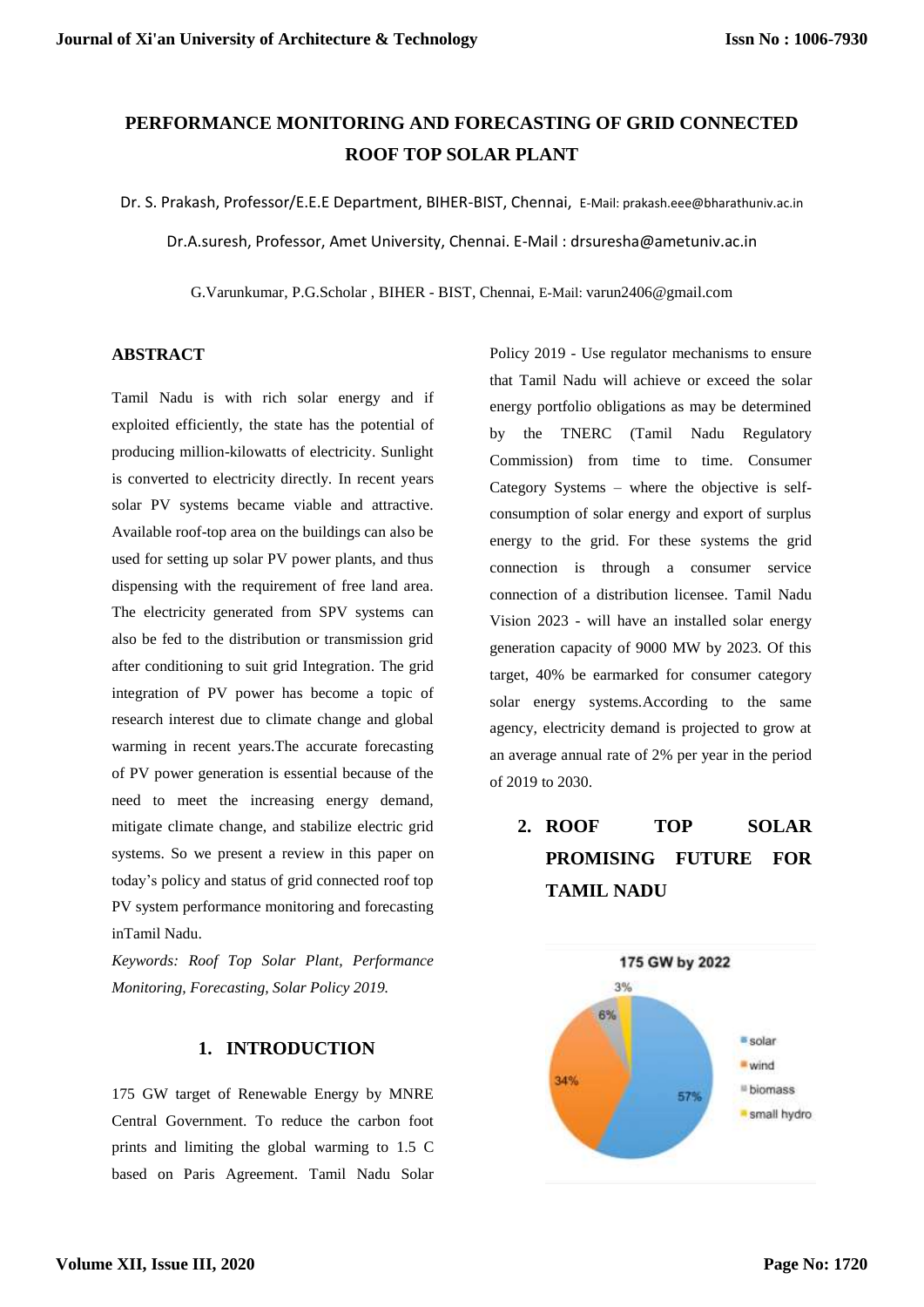

Fig.2.Power Generation by Source (%)

# **3. GRID CONNECTIVITY AND ENERGY EVACUATION**







Fig.4.Feed-in tariff mechanism



Fig.5Net-metering

# 4. **PROPOSED ANALYSIS OF GRID CONNECTED SOLAR PLANT**

Due to the fact that the actual characteristic of PV power generation is critical to determining the suitability of the PV power performance monitoring and forecasting method, in advance, a deep and specialized analysis of nonlinear dynamics of PV plant and its external determinants such as the changing of solar irradiance and ambient temperature is carried out in the paper. On this basis, a PV power forecasting method using an adaptive back propagation (BP) neural network with scrolling time window technology is proposed. As a result, the paper is divided into two parts first to analysis of characteristics of PV output power under internal and external excitation conditions is performed and an introduction to the nonlinear and timevarying characteristics of PV output power is given. Second introduction to the BP neural network algorithm and scrolling time window technology is provided. Detailed principles of the adaptive BP neural network with scrolling time window are also introduced. In Chapter 4, the determination of the time window size of the scrolling forecasting model based on a rational experimental scheme is given, as well a validation analysis of the performance effectiveness of the proposed model and the annual prediction model.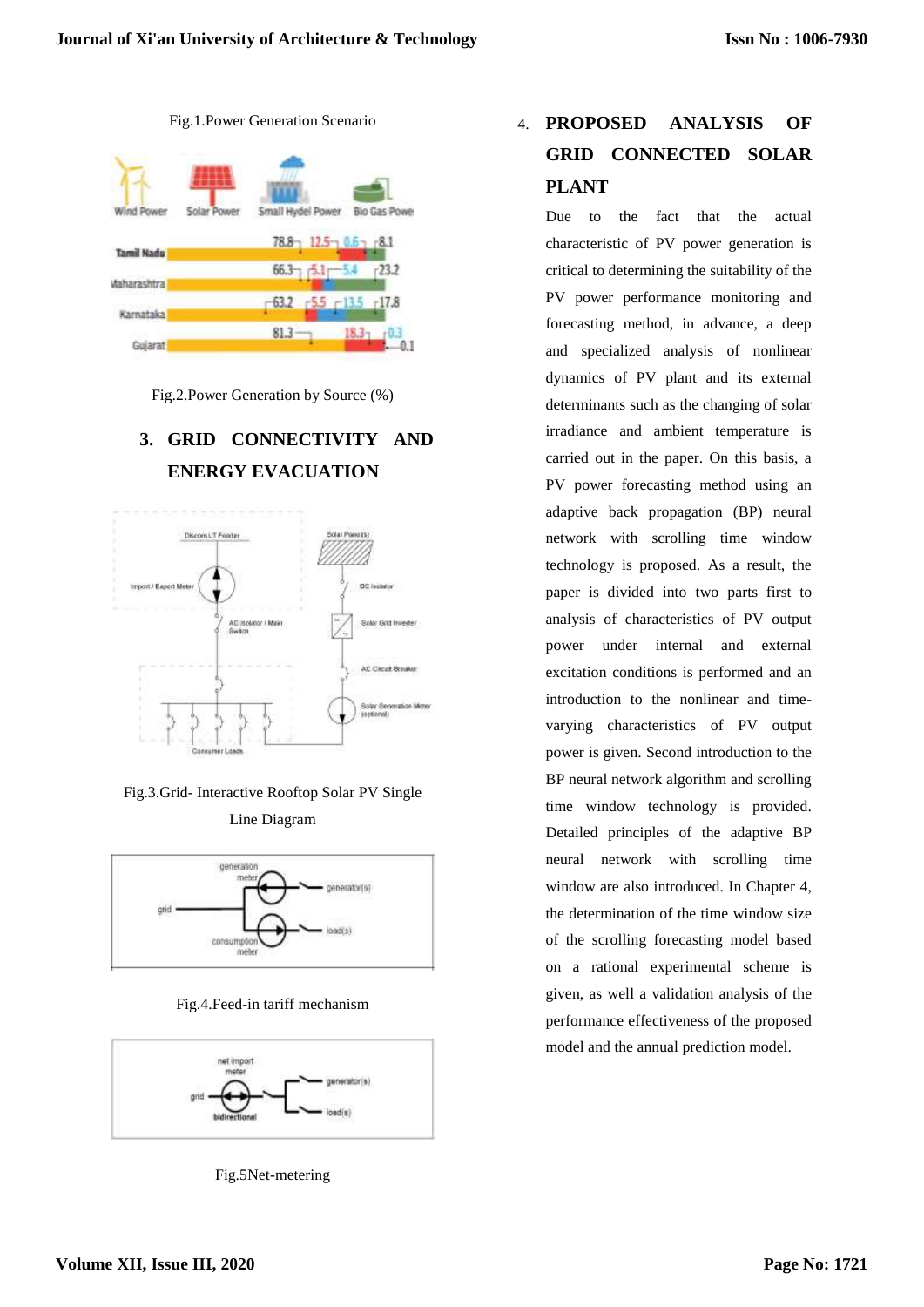### **5. CIRCUIT AND SIMULATION DIAGRAM**



Fig.6. PV cell equivalent circuit



Fig.7.Solar Energy Measurement Using Arduino and Proteus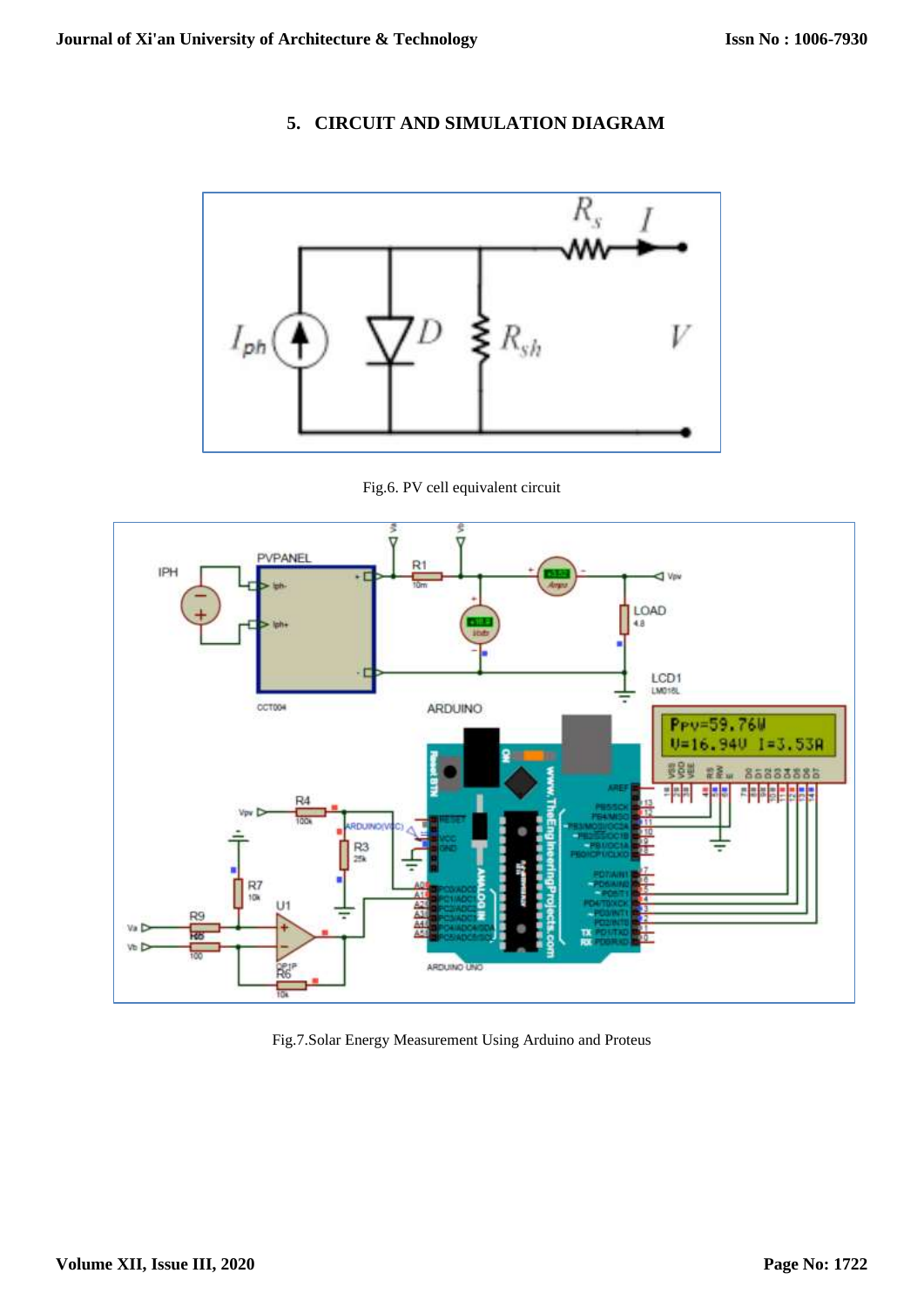

### **6. SIMULATION RESULT**

Fig.8.I-V and P-V characteristics for PV panel by using Proteus



Fig.9.I–V and P-V model curves and experimental data

### **7. FORECASTING**

This ANN Model provides scope for improving the accurate prediction in forecasting, describes a system which has been configured to meet the utility needs while addressing the Big Data issues. This ANN model improves the accuracy of forecasting by using disparate data, multiple models that are each applicable for a specific time frame, for both days ahead planning and real-time operations.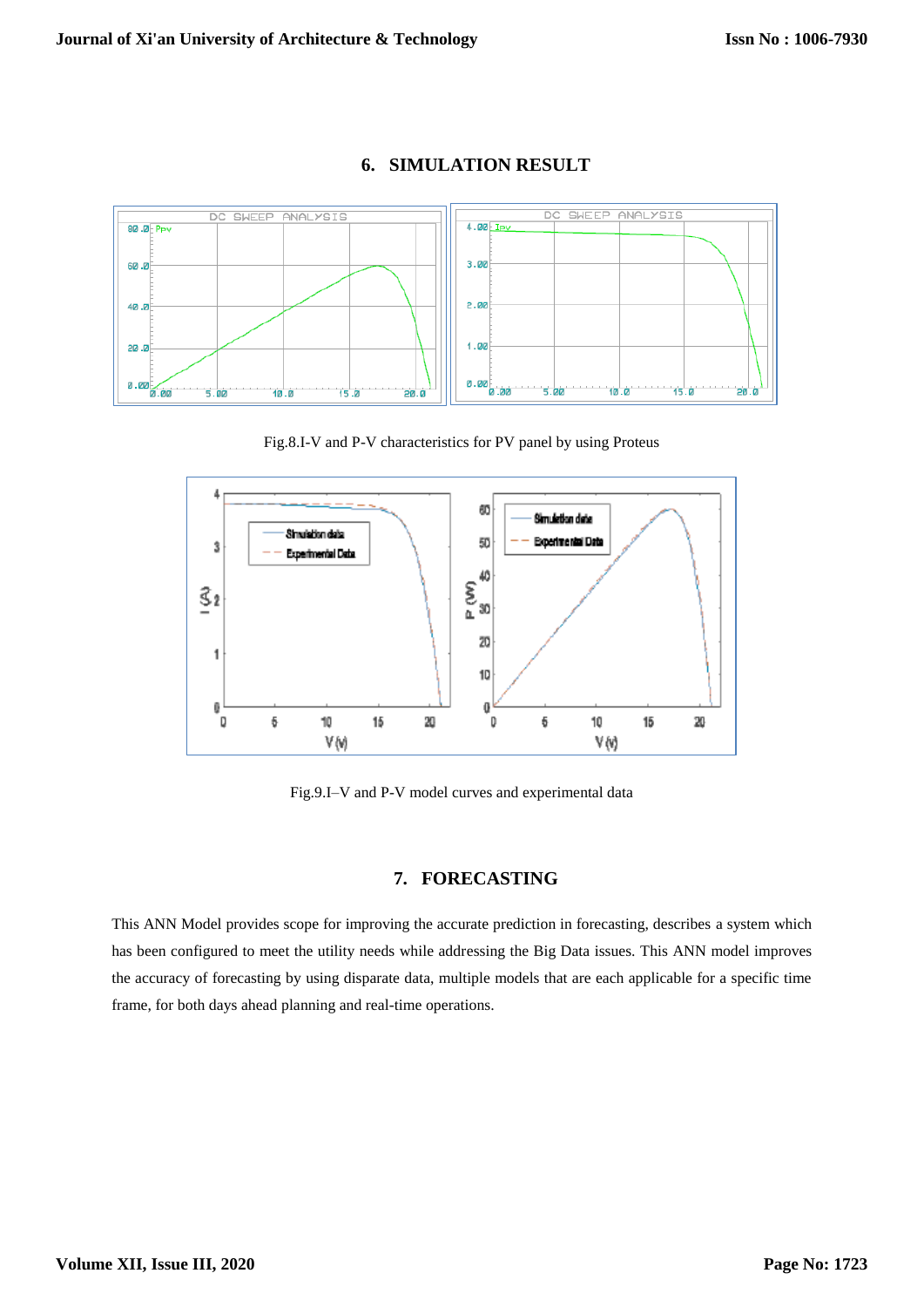

Figure 10 Data Flow Diagram Figure 11 ANN Proposed Model

| Sl.No.         | <b>City Name</b> | Latitude | Longitude | Atmospheric<br>Pressure (kPa) | Wind<br>Speed<br>(m/s) |
|----------------|------------------|----------|-----------|-------------------------------|------------------------|
| $\mathbf{1}$   | Madurai          | 9.8      | 78.10     | 73.34                         | 5.3                    |
| $\overline{2}$ | Trichy           | 10.80    | 78.17     | 73.4                          | 5.3                    |
| 3              | Salem            | 11.65    | 78.16     | 84.8                          | 4.7                    |
| $\overline{4}$ | Vellore          | 12.91    | 79.13     | 84.8                          | 4.7                    |
| 5              | Erode            | 11.35    | 77.73     | 73.2                          | 5.0                    |
| 6              | Coimbatore       | 11.26    | 76.98     | 84.8                          | 4.7                    |
| $\overline{7}$ | Tirunelveli      | 8.73     | 77.70     | 84.8                          | 4.7                    |
| 8              | Thoothukudi      | 8081     | 78.13     | 86.3                          | 3.4                    |
| 9              | Cuddalore        | 11.75    | 79.75     | 73.2                          | 5.0                    |
| 10             | Kancheepuram     | 12.81    | 79.71     | 86.3                          | 3.4                    |
| 11             | Dindugul         | 10.35    | 77.95     | 62.7                          | 5.8                    |
| 12             | Tiruvanamalai    | 12.21    | 79.06     | 58.5                          | 5.6                    |
| 13             | Thanjavur        | 10.80    | 79.15     | 65.0                          | 5.0                    |
| 14             | Pudukkottai      | 10.38    | 78.81     | 65.0                          | 5.0                    |

Table 1 Input data to the model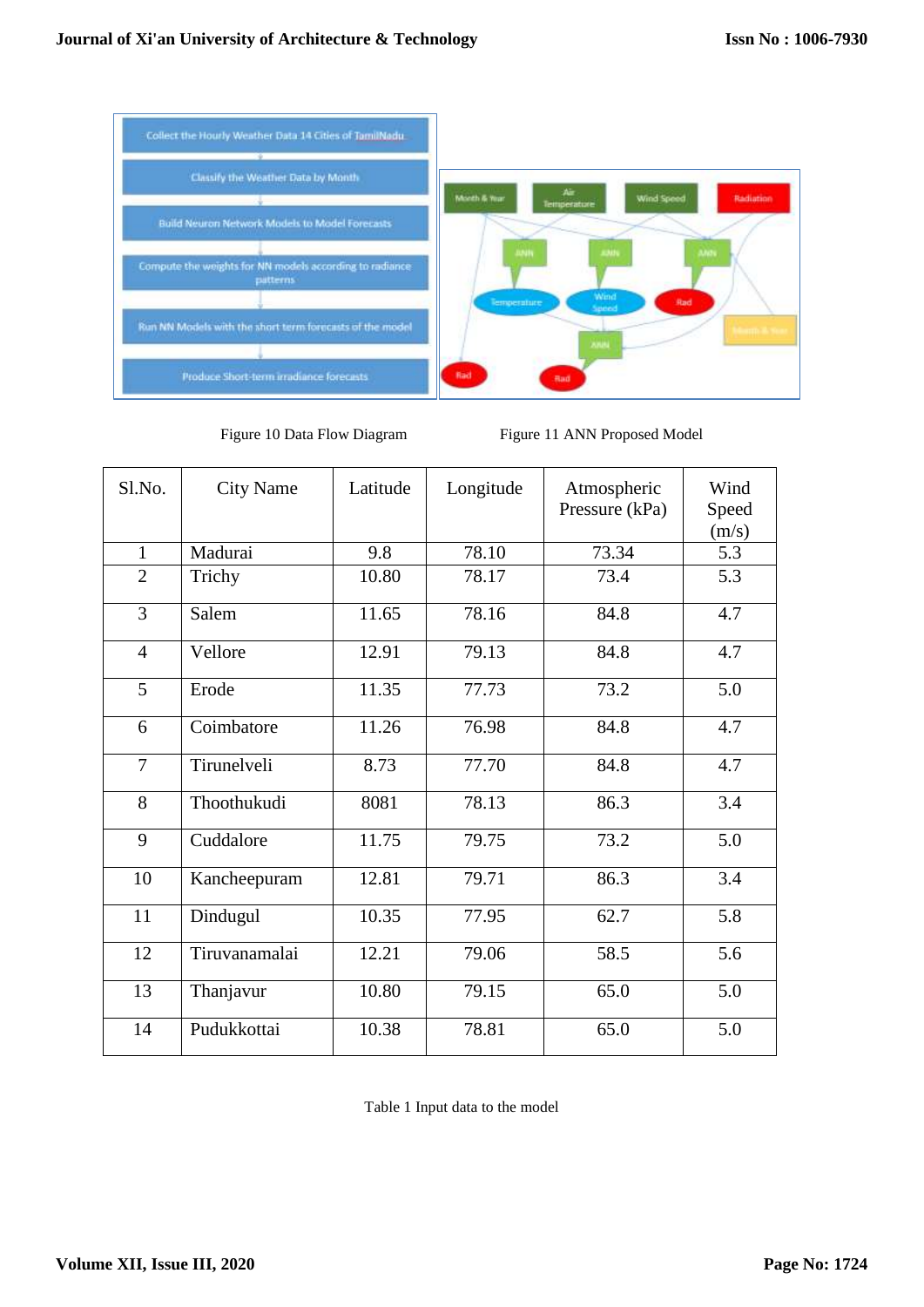#### **7.1.1 Mean Square error**

The Figure 7.1 shows that MSE become small as number of epochs (one complete sweep of training, testing and validation) are increased. The error of validation set and test set has similar characteristics and no significant over fitting has occurred by epoch 2 (where best validation performance has occurred).



**Figure 7.1 Mean Square Error**

#### **7.1.2 Error Histogram**

The error histogram plot for training data is shown in Figure 7.2 to provide additional verification of network performance. It indicates outliers. The blue, green and red bars represent training data, validation data and testing data respectively. The most data fall on zero error line, which provides an idea to check the outliers to determine if the data is bad, or if those data points are different than the rest of the data set. If the outliers are valid data points, but are unlike the rest of the data, then the network is extrapolating for these points.

## **7.1 PERFORMANCE ANALYSIS**



**Figure 7.2 Error Histogram for Training data**

## **7.1.3 The Correlation Coefficient (R-Value)**

The correlation coefficient (R-value) measure the correlation between outputs and targets. R value of 1 and 0 means a close, random relationship respectively. The R value between the predicted and the actual values of monthly mean solar radiation are shown in Figures 7.3 for training, validation, testing and for the whole datasets and errors for training cities. R-values of 0.97, 0.93, 0.94 and 0.95 are obtained for the training, validation, testing and the whole dataset, respectively. This shows that nftool predicted solar radiation values are very close to the actual values for all the datasets.

Basically, the input data set was divided into three groups 15% was used for testing, next 15% are used validation and rest 70% was used for training of the network output results. The training data set is mandatory for attaining the neural network's weight and bias values during model training process. For systematically check the capability of the system the validation data set is needed to generalize. Lastly, the test data set is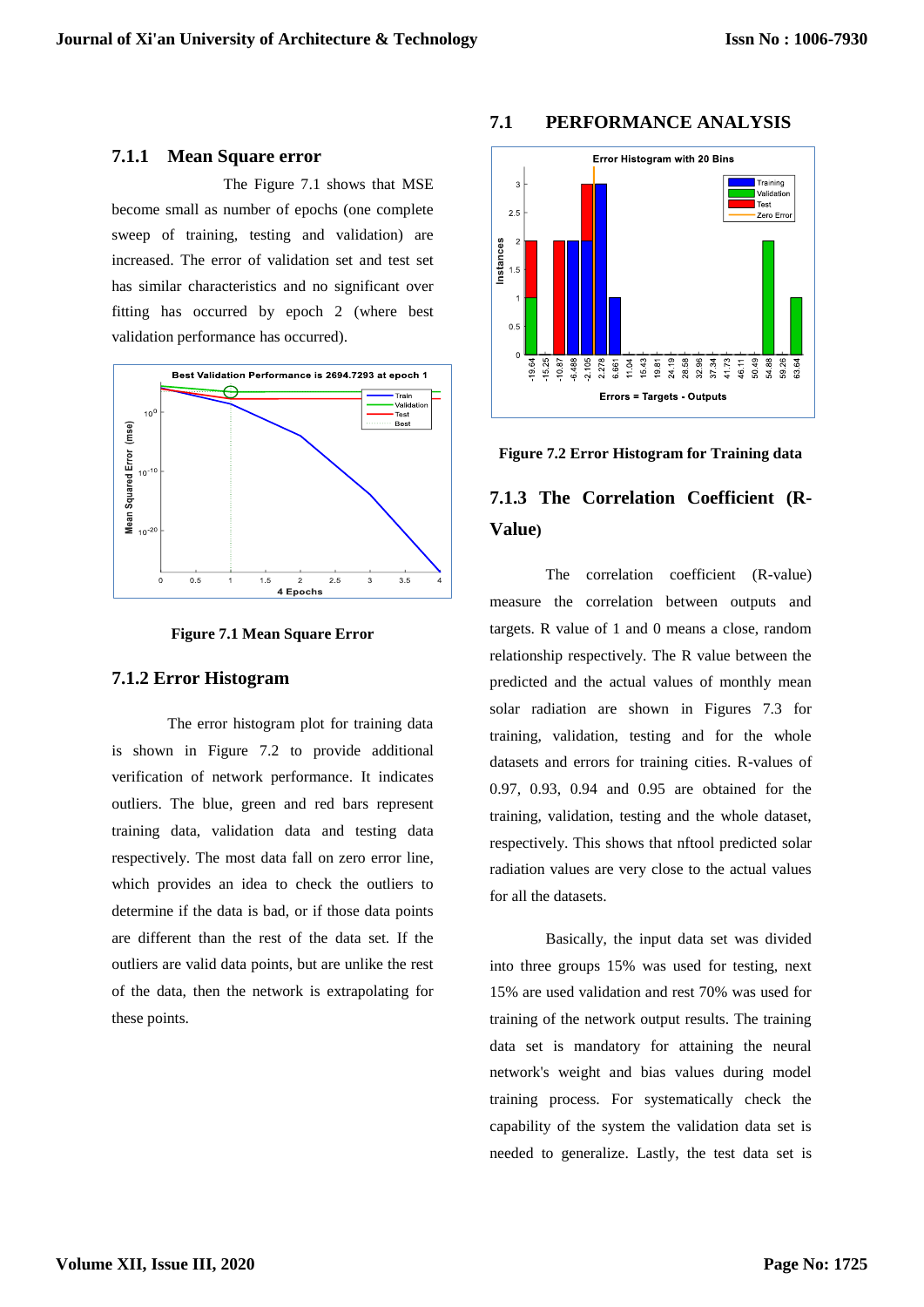used in the evaluation of generalization error (i.e. MSE)



**Figure 7.3 Training, Validation, Testing, Overall** 

### **8. CONCLUSION AND FUTURE WORK**

At firstexplains in details the mathematical model for the PV cell, module and array. It was implemented and simulated using Proteus software. Dynamic system simulation studies demonstrate the effectiveness of all the physical and the environmentalparameters. Many graphs were presented to describe these effects which means this module can used for any type of PV system. This model can be used to study the environmental effects on the PV array at any expected installation area, identify the maximum power point tracking forthe MPPT, and study the shading effect on the specific PV array.

Second this paperdiscussed about the forecasting work done so far and about the future scope of work to be done for the phase-II. The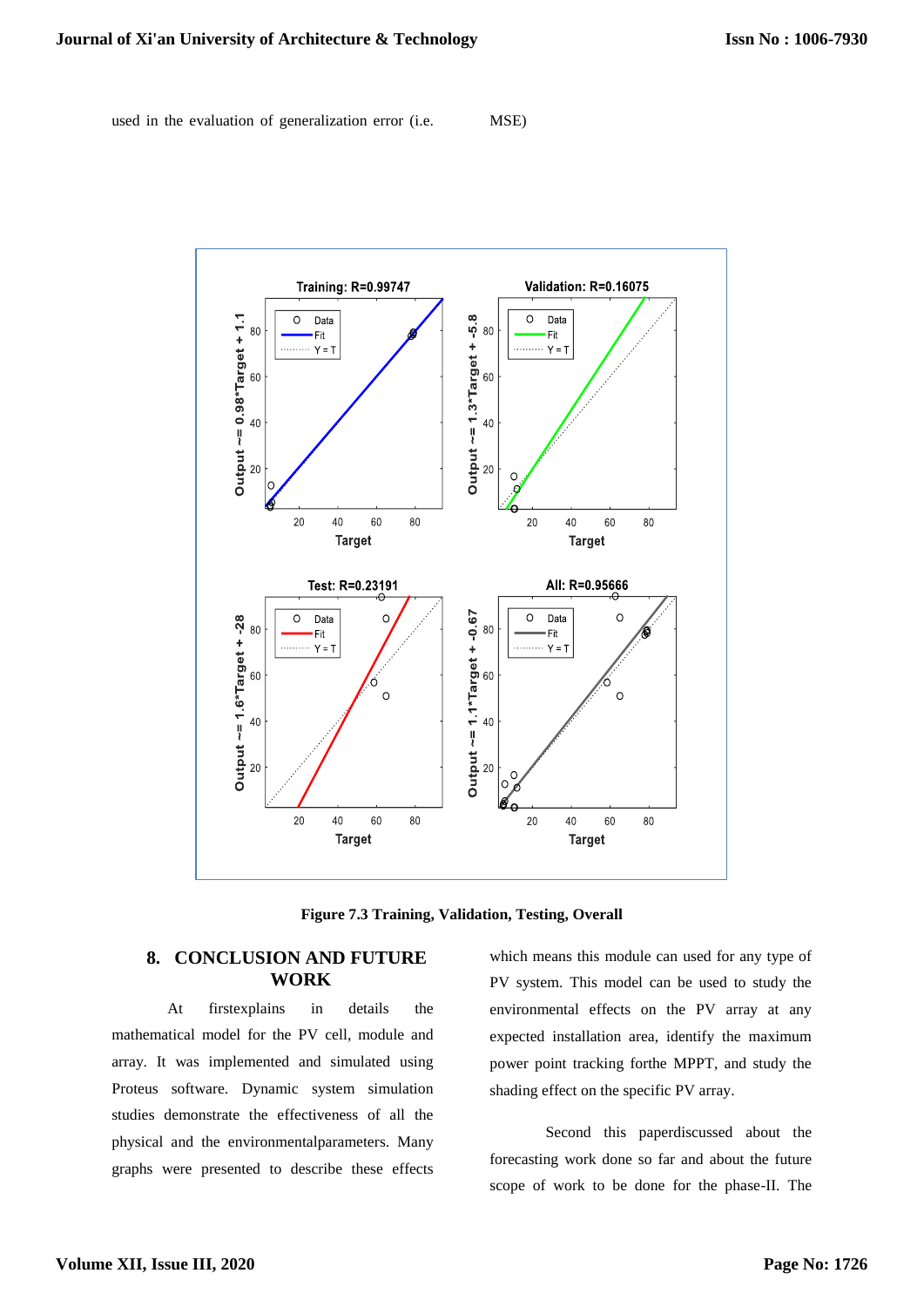results of this study indicate that the potential of Artificial Neural Network Fitting tool for prediction of solar radiation for identifying solar energy potential using longitude, latitude, atmospheric pressure and wind speed. From the analysis of results, it is found that the predicted values are in good agreement with measured values in Levenberg-Marquardt (LM) algorithm. Further, the present work confirms the accurate forecasting ability of ANN model dependence on the quantity and the variety of trained data in a particular application.

### **9. REFERENCES**

[1] Tamil Nadu Solar Policy 2019

[2]Forecasting of photovoltaic power generation and model optimization: A review,Utpal Kumar Dasa, Kok Soon Teya,\*, Mehdi Seyedmahmoudiana, SaadMekhilefb,Moh Yamani IdnaIdrisc, Willem Van Deventerc, Bend Horanc, Alex Stojcevski

[3]Sensorless PV Power Forecasting in Grid-Connected Buildings through Deep LearningJunseo Son 1 , Yongtae Park 2, Junu Lee 1 and Hyogon Kim 2,\*

[4]Modeling of Photovoltaic Panel by using Proteus SaadMotahhir\*, AbdelilahChalh, Abdelaziz El Ghzizal, SouadSebti and Aziz Derouich

[5]Modeling and Simulation of Photovoltaic Module in MATLAB

Alex Dev and S. BerclinJeyaprabha

[6]Solar Irradiance Forecasting Using Deep Neural Networks ,AhmadAlzahrania

0F\*, PouryaShamsia, CihanDaglib, and Mehdi Ferdowsia

[7]Day-Ahead Hourly Forecasting of Power Generation from Photovoltaic Plants,

Lorenzo Gigoni, Alessandro Betti, EmanueleCrisostomi,Alessandro Franco, Mauro Tucci, FabrizioBizzarri, Debora Mucci

[8]A Two-Step Approach to Solar Power Generation Prediction Based on Weather Data Using Machine Learning

Seul-Gi Kim, Jae-Yoon Jung and Min KyuSim

[9] Comprehensive Modeling of Photovoltaic Array based on Proteus Software, Ahmed J. Abid1, Fawzi M. Al-Naima2 and Adnan Hussein Ali1

1Technical Electronic Department, Middle Technical University, Baghdad, Iraq.

2Computer Engineering, Al-Mamoon University College, Baghdad, Iraq.

[10]Intelligent Microgrid Connected Rooftop Solar Power Plant 2kwp,

Kiran Varade1, Ajay Rahane2, Akshay Dalvi3, Jitendra Bidgar4 1Assistant Professor, Electrical Dept., S.V.I.T, Chincholi, Nashik, Maharashtra, India

2,3,4B.E Student, Electrical Dept., S.V.I.T, Chincholi, Nashik, Maharashtra, India

[11]Design of Solar Rooftop Plant for JSSATEN Aparupa Shenoy1, Vishal Bhadauria2, Sujay Singh3, Rohit Kumar4, Rajendra Gond5 Department of Civil Engineering, JSS Academy of Technical Education Noida , APJAKTU Lucknow, India

[12]Solar PV Performance-Issues and Challenges Subhash Kumar1, Dr. Tarlochan kaur2

ME Scholar, EED, PEC University of Technology, Chandigarh, India1Associate Prof., EED, PEC University of Technology, Chandigarh, India

[13]Performance simulation of grid-connected rooftop solar PV system forsmall households: A case study of Ujjain, IndiaChandrakantDondariya a, Deepak Porwal a,∗, AnshulAwasthi a, Akash Kumar Shukla a,∗,K. Sudhakarb,c, MuraliManohar S.R. a, Amit Bhimte aa Electrical Engineering, Ujjain Engineering College, Ujjain, Madhya